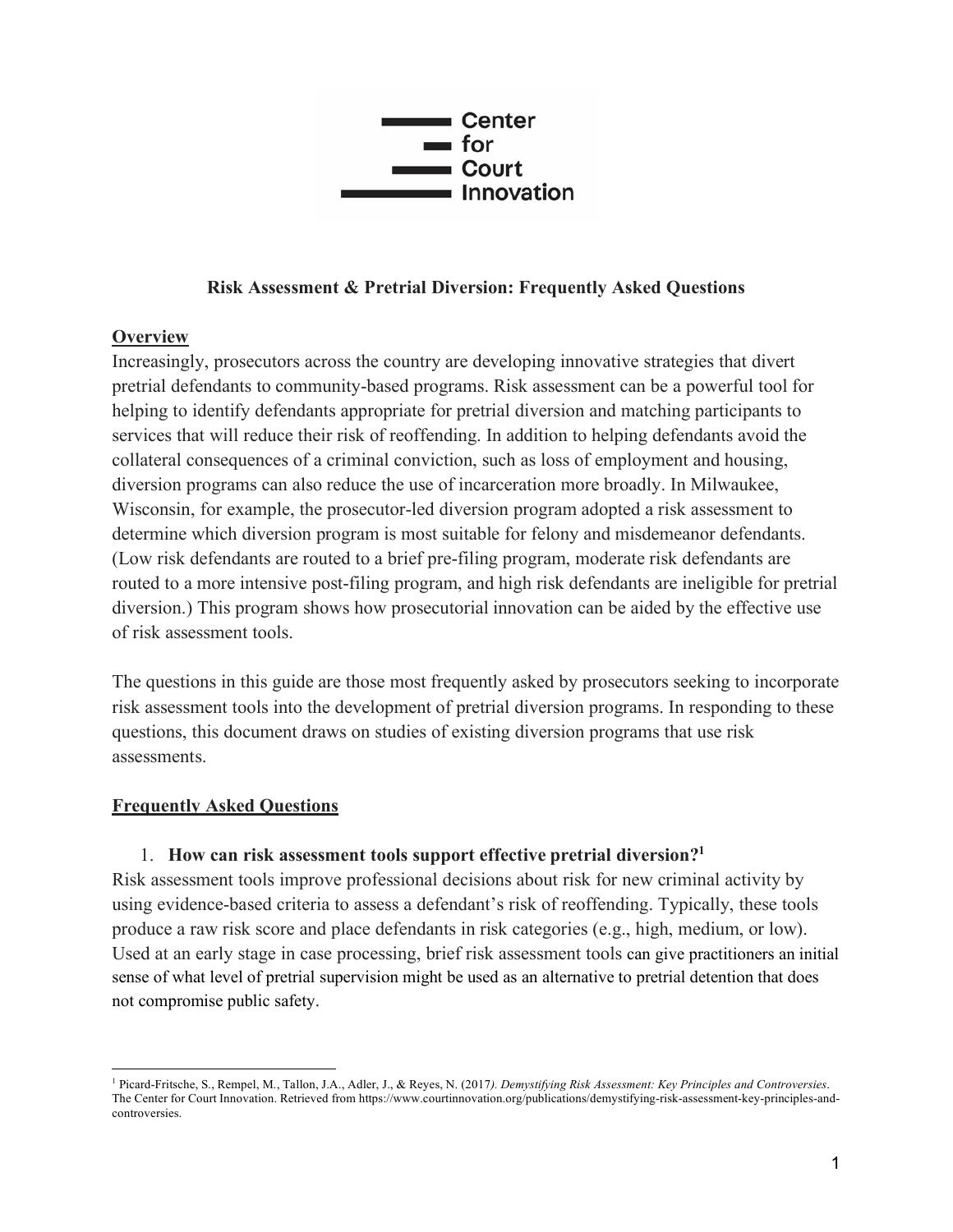Longer and more in-depth risk-need assessment tools also improve the ability of prosecutors to reduce risk of reoffending by identifying those needs and problems of the defendant that are contributing to their criminal behavior and, in turn, matching the defendants to appropriate supervision and treatment based on Risk-Need-Responsivity principles.<sup>2</sup> To illustrate how these principles might be applied, a restorative justice program that involves a single restorative conference followed by voluntary linkages to social services would be most appropriate for lowor moderate-risk misdemeanants, while intensive treatment (multiple days and sessions) would be more appropriate for high-risk defendants charged with more serious crimes. Whereas charge severity is a legally relevant consideration when making diversion decisions, charge-based eligibility criteria alone, without regard to the actual level of risk a defendant poses of re-offense in the future, has less potential to reduce recidivism.

# 2. **What are some tips for the effective implementation of risk assessment at the pretrial stage?**

There are several lessons from the field that can help to increase the effective implementation of risk assessment tools in the pretrial stage.

- *Work to achieve buy-in and consensus among all relevant stakeholders.* Recent examples from the field show that without buy-in from defenders, prosecutors, judges, and pretrial services agencies, it can be extremely difficult to implement risk assessments consistently. Before tool selection and implementation, include all relevant stakeholders in a collaborative effort to address the concerns, challenges, and benefits associated with risk assessment. Additionally, stakeholders should achieve as much consensus as possible on the menu of diversionary options available to defendants based on factors such as legal proportionality, risk classification, and available local resources.
- *Implement risk assessment as early in the process as possible*. If the goal is to increase diversion and reduce pretrial detention, then risk assessment should be used as soon as possible in the pretrial stage to identify all eligible defendants and divert them away from excessive system involvement—while providing a risk-responsive level of supervision.
- *Conduct local validation studies.* Not all risk assessment tools are equally appropriate for every jurisdiction or population. Partnerships between researchers and practitioners are key to establishing the appropriateness of a specific risk assessment tool for a given jurisdiction. For example, in a collaboration with the State's Attorney's Office in Cook County, researchers from the Center for Court Innovation validated a short risk-need assessment tool (the "C-CAT") that had been adopted by the State's Attorney's Office to assist in the case management of misdemeanants diverted to services pretrial. The research revealed that while the C-CAT risk model was valid for diversion participants,

<sup>&</sup>lt;sup>2</sup> The Risk Principle: Risk for new criminal behavior can be reliably estimated and correctional interventions should focus on higher risk offenders. *The Need Principle*: Therapeutic interventions should be directed towards an individual's "criminogenic" needs, which are defined as dynamic needs that can be statistically tied to recidivism. *The Responsivity Principle*: Correctional treatment should be adapted to the specific risk factors, needs, strengths, and other attributes of the individual.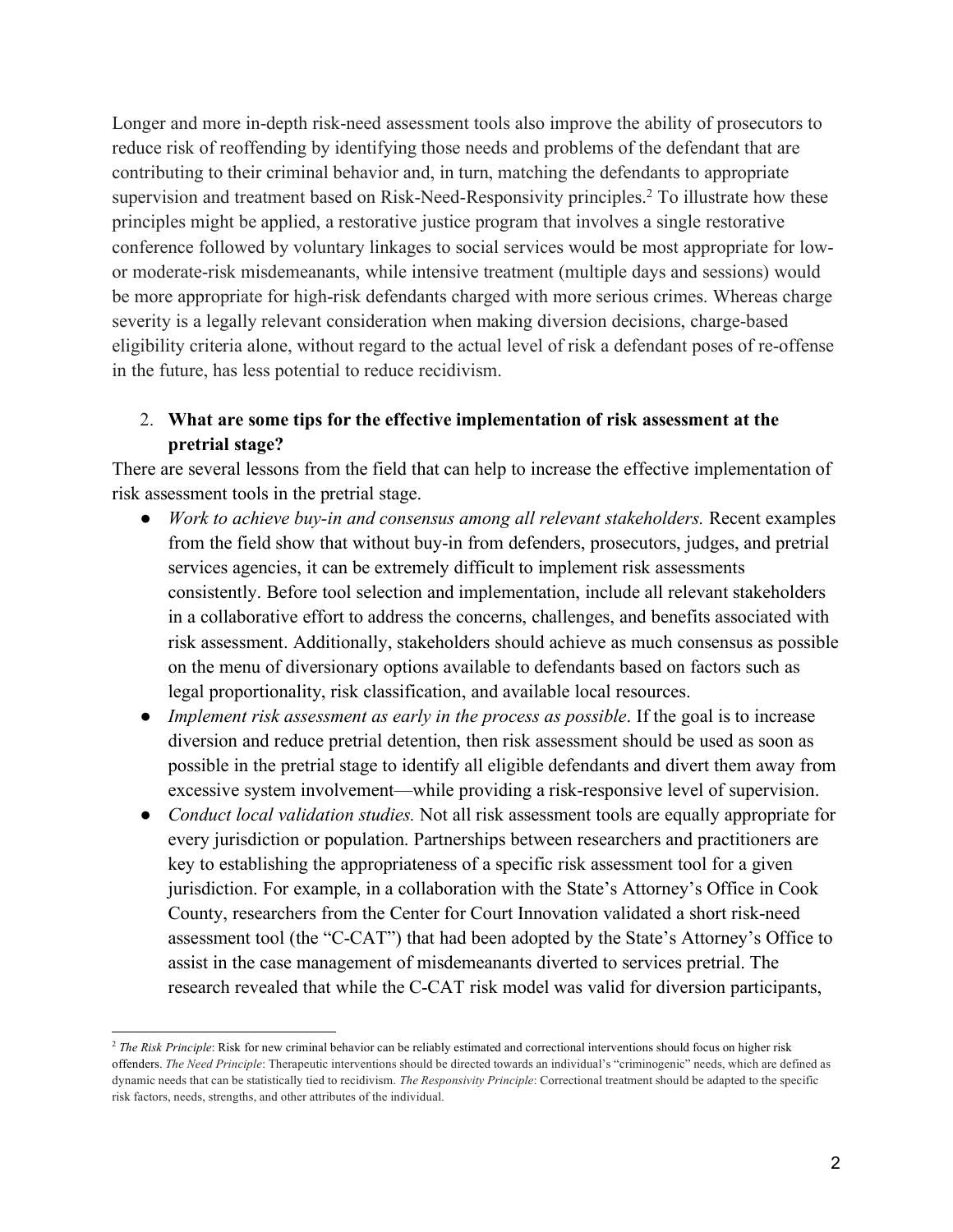adjusting the definitions of high, low, and moderate risk significantly improved the performance of the tool in the Cook County context. These findings add to a growing body of literature suggesting that assessment tools developed for national use should be studied and adjusted for local jurisdictions.<sup>3</sup> In addition, local validation can test whether the use of a specific tool could have a disparate impact by race and can facilitate adjustments to tools or local policy changes that increase racial equity.

# 3. **What should my agency be looking for when selecting tools for application in this context?**

In the pretrial context, and particularly in high-volume misdemeanor courts, agencies should be looking primarily for brevity and ease of use. With this goal in mind, there are two options.

- *Static tools* ask questions about static (unchangeable) factors such as criminal history, age and gender. These are the shortest and most basic tools and can be automated using information obtained solely from administrative or criminal records. However, static tools do not provide information about the underlying needs that drive criminal behavior.
- *Tools that involve interviews* also ask questions about static factors, but require an interview with defendants to determine dynamic (changeable) risk factors as well, such as employment, residential status, substance use, or impulsive styles of decision-making. These clinical tools require slightly more time to complete. However, for agencies looking to use social service interventions to reduce risk (e.g., by linking individuals to employment services), these types of tools are a necessity.

# 4. **What are some common challenges of applying risk assessment pretrial and how can they be overcome?**

There are several common challenges practitioners face when attempting to apply risk assessment in the pretrial context.

• *Time:* In many contexts where prosecutors implement diversion programs—particularly for misdemeanors—caseloads are large, and there is significant pressure to move cases. Risk assessment can add time to an already constrained process. Many static tools can be completed in 10 minutes or less and are based solely on administrative records. Dynamic risk-need tools require slightly more time, with the shortest tools requiring 15 to 20 minutes per defendant. Jurisdictions can overcome time-related challenges by selecting as concise a tool as possible that still manages to meet requirements (i.e., some programs that are focused on treatment provision will require a tool that covers risk and needs). Additionally, jurisdictions can increase efficiency by identifying specific individual(s) responsible for administering the assessment and determining the optimal point in the process when all assessments should be administered.

<sup>3</sup> The C-CAT was developed as a national risk-need model for mixed defendant populations in high-volume courts and has been validated in a general court population in New York City (*see* Picard-Fritsche, S., Rempel, M., Kerodal, A. and Adler, J. (2018). The Criminal Court Assessment Tool: Development and Validation. New York: Center for Court Innovation.